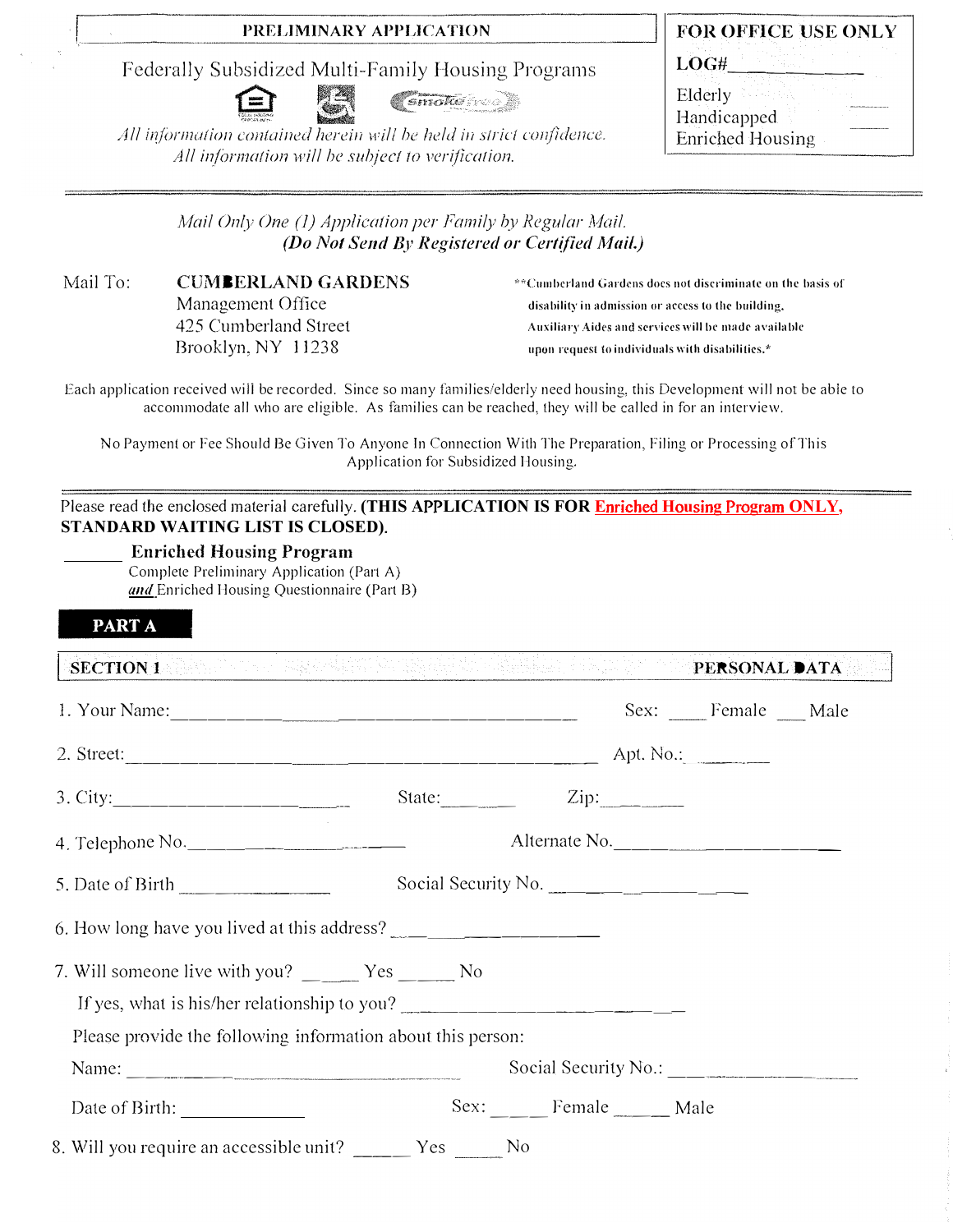# **INCOME INFORMATION:** Head of Household

| <b>Head of Household</b> | <b>Dollar Value</b>         | Description |
|--------------------------|-----------------------------|-------------|
| Social Security/SSI      | \$                          |             |
| Pension                  | $\mathbb{S}$<br>per         |             |
| Employment               | $\mathbb{S}^-$<br>per       |             |
| Disability               | \$<br>$per$ $\qquad \qquad$ |             |
| Interest/Dividends       | $\frac{1}{\sqrt{2}}$<br>per |             |
| Other                    | \$<br>per                   |             |

# **INCOME INFORMATION: Second Person**

| <b>Second Person</b> | <b>Dollar Value</b>  | Description |
|----------------------|----------------------|-------------|
| Social Security/SSI  | $\mathbb{S}$<br>per  |             |
| Pension              | \$<br>per            |             |
| Employment           | \$<br>per            |             |
| Disability           | $\mathbb{S}$<br>per  |             |
| Interest/Dividends   | $\mathcal{S}$<br>per |             |
| Other                | $\mathbb{S}$<br>per  |             |

ASSET INFORMATION: Indicate Type of Account (Checking, Savings, Certificate of Deposit, and which person is the owner)

| <b>TYPE</b> | <b>BANK</b> | <b>ACCOUNT#</b> | <b>BALANCE</b> | <b>HEAD/OTHER</b> |
|-------------|-------------|-----------------|----------------|-------------------|
|             |             |                 |                |                   |
|             |             |                 |                |                   |
|             |             |                 |                |                   |
|             |             |                 |                |                   |
|             |             |                 |                |                   |
|             |             |                 |                |                   |
|             |             |                 |                |                   |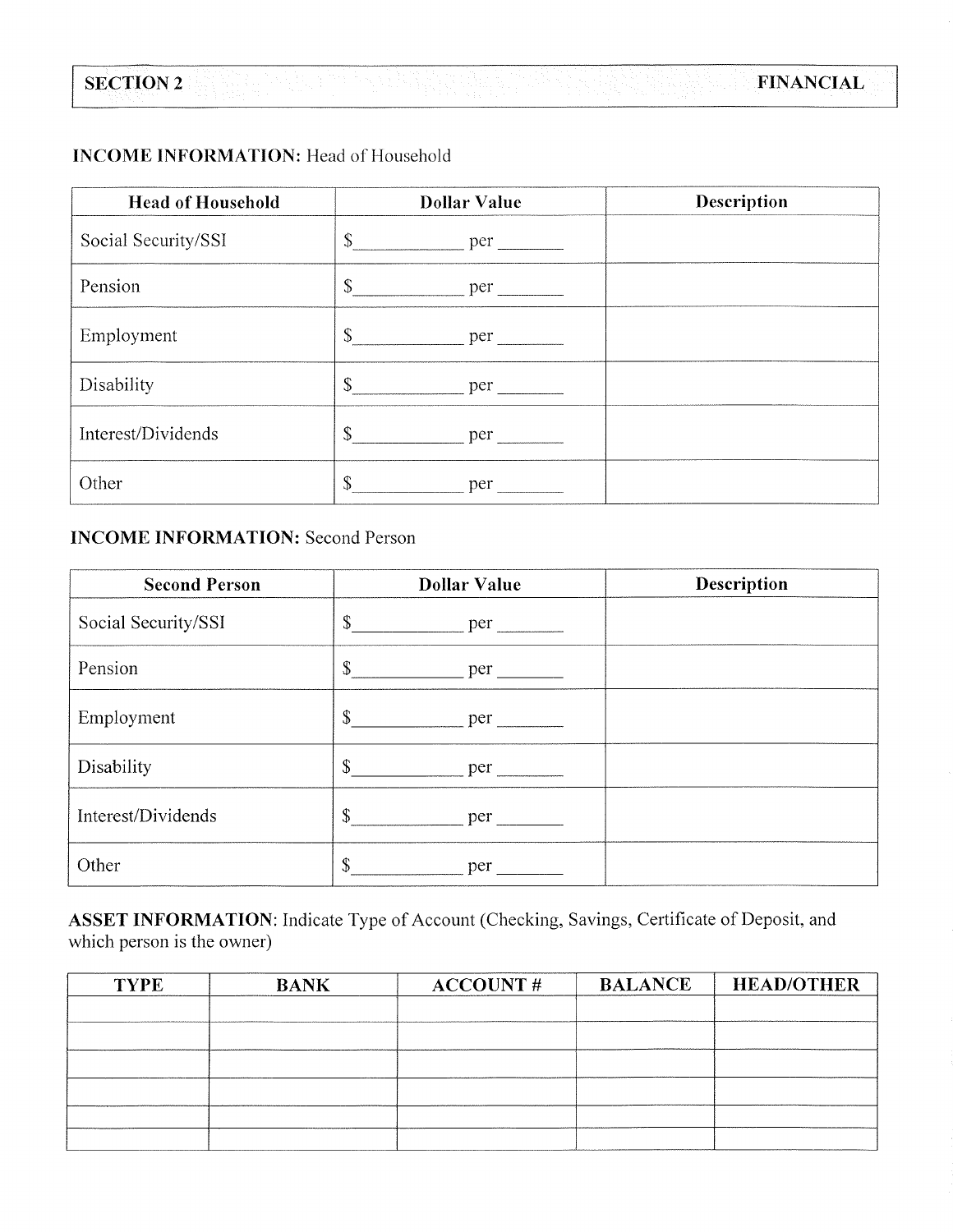| Other Assets:     |                                                                                                     |
|-------------------|-----------------------------------------------------------------------------------------------------|
|                   | Do you now own Real Estate? Yes No If "Yes", what is the value? \$                                  |
|                   |                                                                                                     |
| $years?$ $Yes$ No | Has any family member disposed of any asset for less than fair market value during the past two (2) |

## **Medical Expenses:**

What are the medical expenses anticipated to be paid by your household in the coming 12 month period?

(Do not include expenses that will be paid for you, or reimbursed by an \$ outside agency such as Medicare)

## **Handicap Expenses:**

This question applies Only if a family member is Handicapped or Disabled. What are the medical expenses anticipated to be paid by your household in the coming 12 month period?

(Do not include expenses that will be paid for you, or reimbursed by an  $\mathbb{S}$ outside agency such as Medicare)

Three personal references (Please note that letters from these references will be requested). *Family/Friends Not Acceptable* – (e.g. employers, doctors, social workers, clergyman, etc.)

| Name                                           | Address                                                                                                |  | Phone |       |  |
|------------------------------------------------|--------------------------------------------------------------------------------------------------------|--|-------|-------|--|
| Name                                           | Address                                                                                                |  |       | Phone |  |
| Name                                           | Address                                                                                                |  |       | Phone |  |
|                                                | Have you ever been convicted of any crime? Ves Ves No                                                  |  |       |       |  |
|                                                | Do you currently use illegal drugs or abuse alcohol? Yes No                                            |  |       |       |  |
| state sex offender registration program?       | Are you or the other household member currently subject to a lifetime registration requirement under a |  |       |       |  |
|                                                | Head of Household: ________ Yes _______ No Dther Household Member: _______ Yes _______ No              |  |       |       |  |
| Please list all states in which you have lived | Please list all states in which the other household member has lived                                   |  |       |       |  |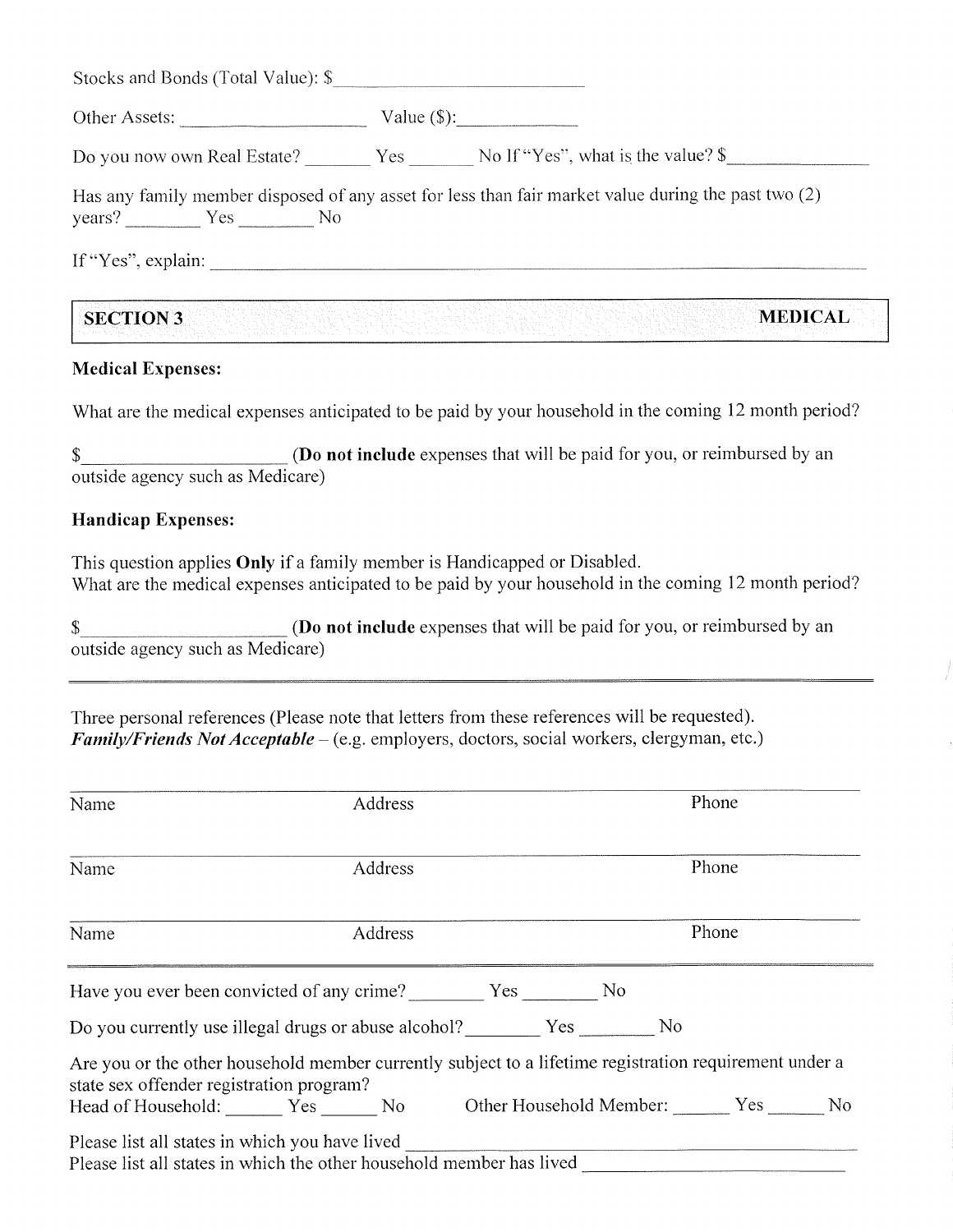# Project Based or Tenant Based Subsidy

|                                                        | Telephone No. of Project Manager                                                                                                                                                                                                                                                                                  |
|--------------------------------------------------------|-------------------------------------------------------------------------------------------------------------------------------------------------------------------------------------------------------------------------------------------------------------------------------------------------------------------|
| affect the processing of this application.             | The following information is required for statistical purposes so that the Department of HUD may<br>determine the degree to which its programs are utilized. This information must be completed. It will not                                                                                                      |
| identifies the Head of Household:                      | <b>Racial Group Identification</b> (used for statistical purposes only). Please check one group which                                                                                                                                                                                                             |
| White (Non-Hispanic Origin)                            | __ American Indian or Alaskan Native                                                                                                                                                                                                                                                                              |
| Black (Non-Hispanic Origin)                            | __ Asian or Pacific Islander                                                                                                                                                                                                                                                                                      |
| _Hispanic                                              |                                                                                                                                                                                                                                                                                                                   |
|                                                        | PLEASE DO NOT MAIL MORE THAN ONE APPLICATION PER FAMILY. IF MORE<br>THAN ONE APPLICATION IS RECEIVED, ALL APPLICATIONS SUBMITTED BY THE<br><b>FAMILY WILL BE DROPPED TO THE BOTTOM OF THE LIST!</b>                                                                                                               |
| best of my knowledge.<br>of Title 18 of the U.S. Code. | I declare that I have not submitted more than one application and I am not included in anyone else's<br>application. I declare that the statements contained in this application are true and complete to the<br>WARNING: Willful false statements or misrepresentation are a criminal offense under section 1001 |

\_\_ Local organization or church \_\_ Friend or family \_\_ Enriched Housing List

\_\_ Fair Housing Counseling Center \_\_ Other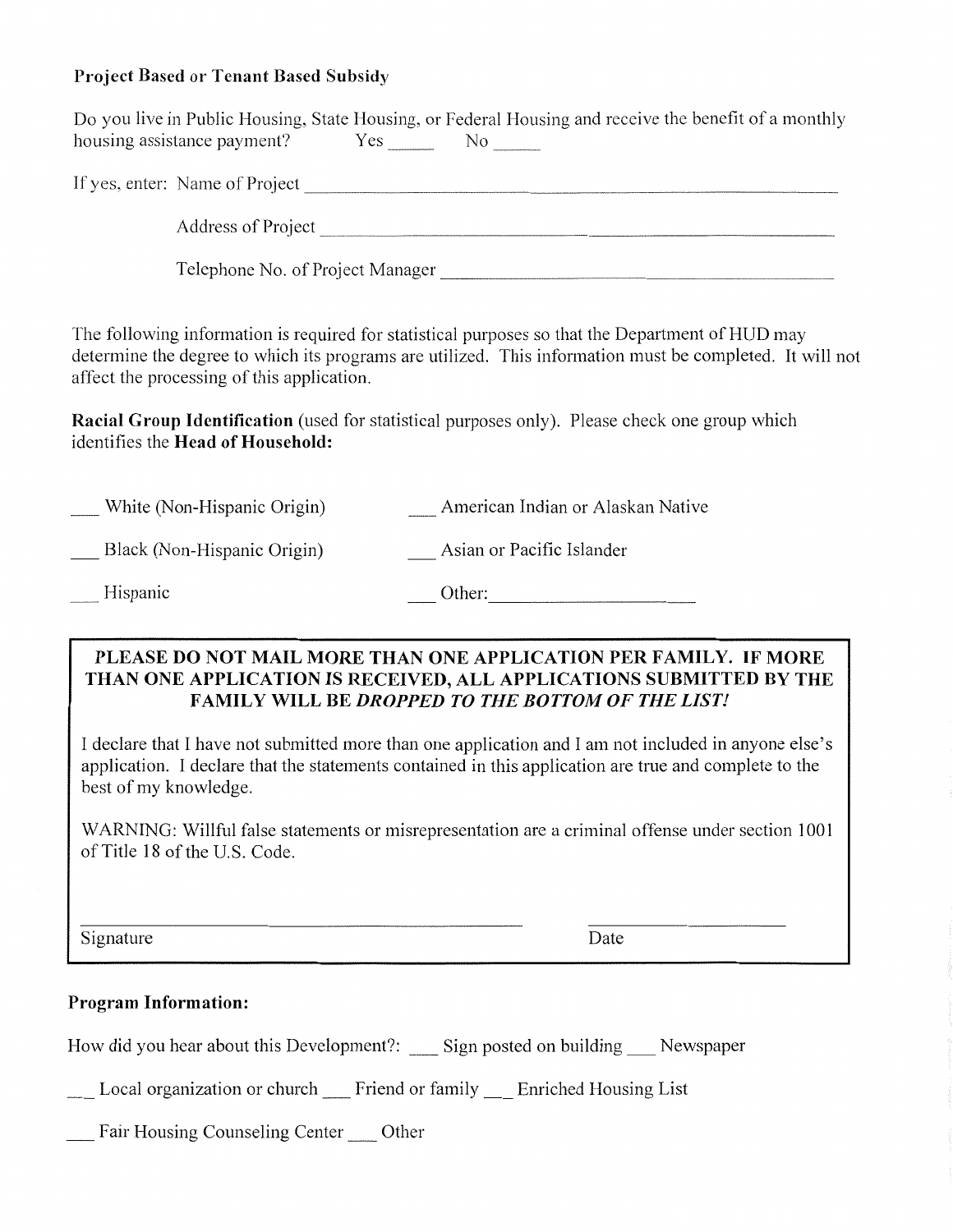# New York Foundation for Senior Citizens **Enriched Housing Program Summary**

### **WHAT IS IT?**

A special program, it offers an enriched group living arrangement in the community as an alternative to institutionalization in nursing homes and domiciliary care facilities for the physically frail elderly over 65 whose independent functioning is no longer possible. These are individuals who need assistance in caring for themselves in order to continue to reside in their own homes. This enriched arrangement provides assistance in meal preparation, shopping, housekeeping and personal care necessary to enable them to continue living within the community.

### **WHO SPONSORS IT?**

New York Foundation for Senior Citizens, Inc. (NYFSC) is a non-profit, non-sectarian social service agency. NYFSC conducts this program under contract with the New York State Department of Health.

### **WHAT DOES THE PROGRAM OFFER?**

Each older person in the program has his or her own one bedroom apartment. Enriched Housing residents benefit from shared group experience but each lives as independently as possible with a variety of home care and social services available as needed.

### **WHERE ARE THE APARTMENTS? WHAT ARE THEY LIKE?**

They are located at Cumberland Gardens, 425 Cumberland Street, in Brooklyn, a beautiful, elevator building for Section 202 PRAC eligible low income persons. Every Enriched Housing apartment has a fully equipped modern kitchen and a fully equipped modern bathroom. A communal dining area and socialization space are available for the residents of the program.

#### **WHAT SERVICES ARE PROVIDED FOR THE RESIDENTS?**

New York Foundation for Senior Citizens' homemaker/personal care and social service staff provide:

- Limited personal care.
- Help with laundry and house keeping.
- Assistance in attending recreational activities.
- One hot cooked meal daily. Seven days a week the residents enjoy this meal together in the congregate dining room. Provisions are made for additional food needs. Residents are involved in menu-planning in consultation with a dietitian.
- Help in obtaining social services and transportation for medical care.
- Staff can be reached around the clock in case of emergency.

#### **WHO IS ELIGIBLE?**

To be eligible, applicants must meet certain age, health and income requirements.

Age: Applicants must be 65 years of age or older.

Health: The older person must be functionally impaired but must not require full-time personal care or skilled nursing care. For instance, the older person may need help with shopping or cooking, but should be able to feed him or herself. The older person may need help getting in or out of the tub but should be able to wash him or herself.

Income: Applicants may not have an income of more than \$74,800.00 a year from all sources, \$85,450.00 a year per couple.

### **WHAT IS THE COST?**

This is a non-profit program. The minimum fee for the Enriched Housing program, including rent, food, utilities and services is \$1,309.00 a month. A special Enriched Housing program SSI supplement up to \$1,535.00 per month is available for persons whose income falls below the cost of the program's services and who are otherwise financially eligible. Fees for persons with monthly income above \$1,555.00 will be determined on a sliding scale.

#### **HOW DOES ONE APPLY?**

To apply fill out Part A & Part B of application.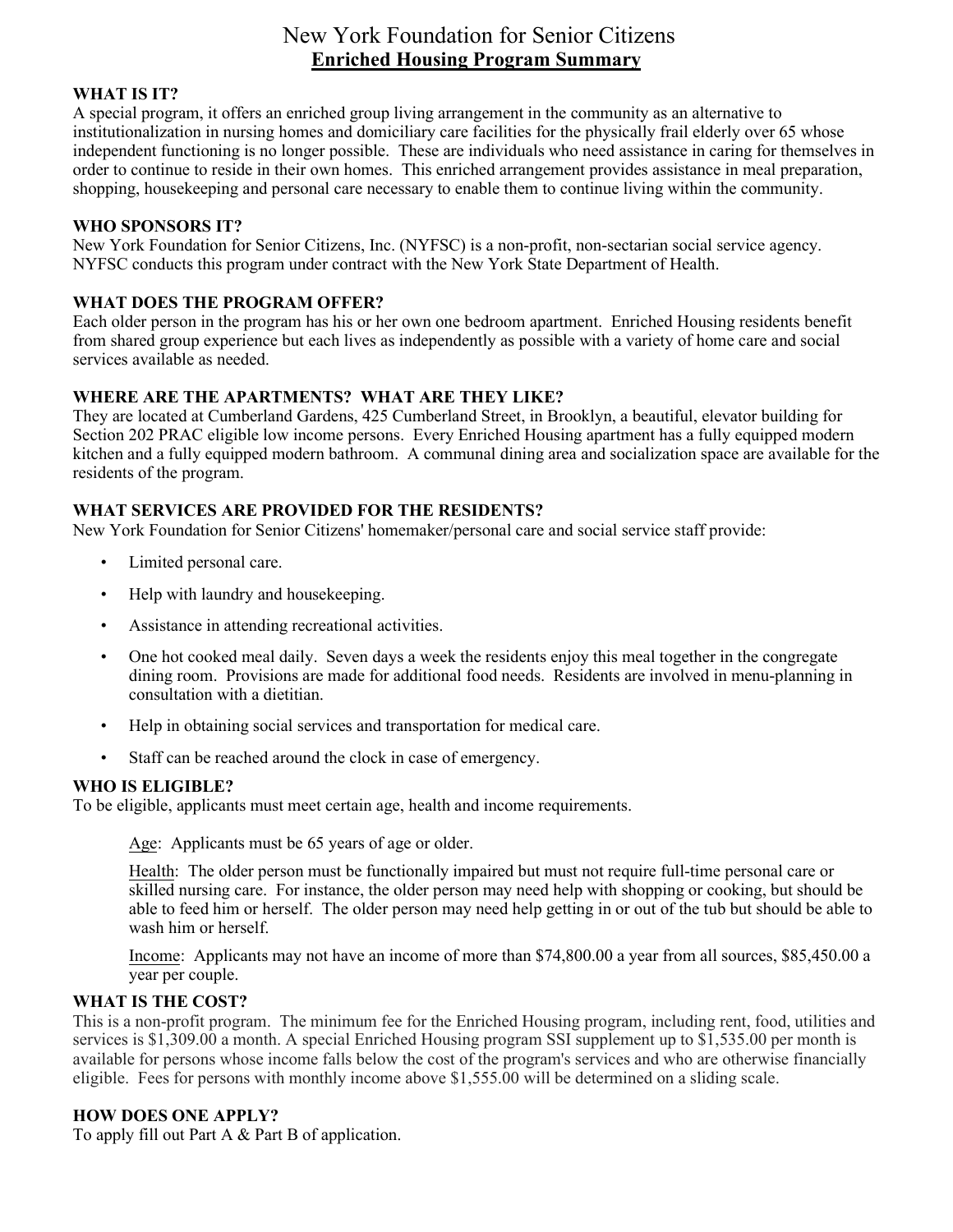# **PART B**

# **ENRICHED HOUSING QUESTIONNAIRE**

PLEASE NOTE: Apply for either the Enriched Housing, which provides support services, or Standard Housing Program. To apply for Enriched Housing; complete information on this sheet, Part B, as well as the Preliminary Application, Part A.

Please read enclosed information on the Enriched Housing Program before filling out this application. To apply for the Enriched Housing Program, please answer all the questions listed below:

| <b>SECTION 1</b><br>in the Sun Singh Section of the Sun of the Sun Section of the Sun Section of the Sun Section of the Sun Section<br>The Sun Section of the Sun Section of the Sun Section of the Sun Section of the Sun Section of the Sun Section |                  |                                                                                                                | PERSONAL DATA   |
|-------------------------------------------------------------------------------------------------------------------------------------------------------------------------------------------------------------------------------------------------------|------------------|----------------------------------------------------------------------------------------------------------------|-----------------|
|                                                                                                                                                                                                                                                       |                  | Social Security No:                                                                                            |                 |
|                                                                                                                                                                                                                                                       |                  |                                                                                                                |                 |
| City: City: Zip:                                                                                                                                                                                                                                      |                  |                                                                                                                |                 |
|                                                                                                                                                                                                                                                       |                  |                                                                                                                |                 |
| 5. Date of Birth:                                                                                                                                                                                                                                     | Sex: Female Male |                                                                                                                |                 |
| 6. Emergency Contacts:                                                                                                                                                                                                                                |                  |                                                                                                                |                 |
| Name                                                                                                                                                                                                                                                  | Address          |                                                                                                                | Phone           |
| Name                                                                                                                                                                                                                                                  | Address          |                                                                                                                | Phone           |
| <b>SECTION 2</b>                                                                                                                                                                                                                                      |                  | e produce de la contentación de la produce de la construcción de la contentación de la contentación de la cons | PRESENT HOUSING |
| <b>Present Housing Type:</b>                                                                                                                                                                                                                          |                  |                                                                                                                |                 |
| <b>Example 1</b> Apartment Building                                                                                                                                                                                                                   |                  |                                                                                                                |                 |
| Hotel                                                                                                                                                                                                                                                 |                  |                                                                                                                |                 |
| Adult Home                                                                                                                                                                                                                                            |                  |                                                                                                                |                 |
| $\overline{\phantom{a}}$ Others:                                                                                                                                                                                                                      |                  |                                                                                                                |                 |
| Do you receive Medicare: _____ Yes ____ No                                                                                                                                                                                                            |                  |                                                                                                                |                 |
| If "Yes" your Medicare number:                                                                                                                                                                                                                        |                  |                                                                                                                |                 |
| Do you receive Medicaid: _____ Yes _____ No                                                                                                                                                                                                           |                  |                                                                                                                |                 |
| If "Yes" your Medicaid number:                                                                                                                                                                                                                        |                  |                                                                                                                |                 |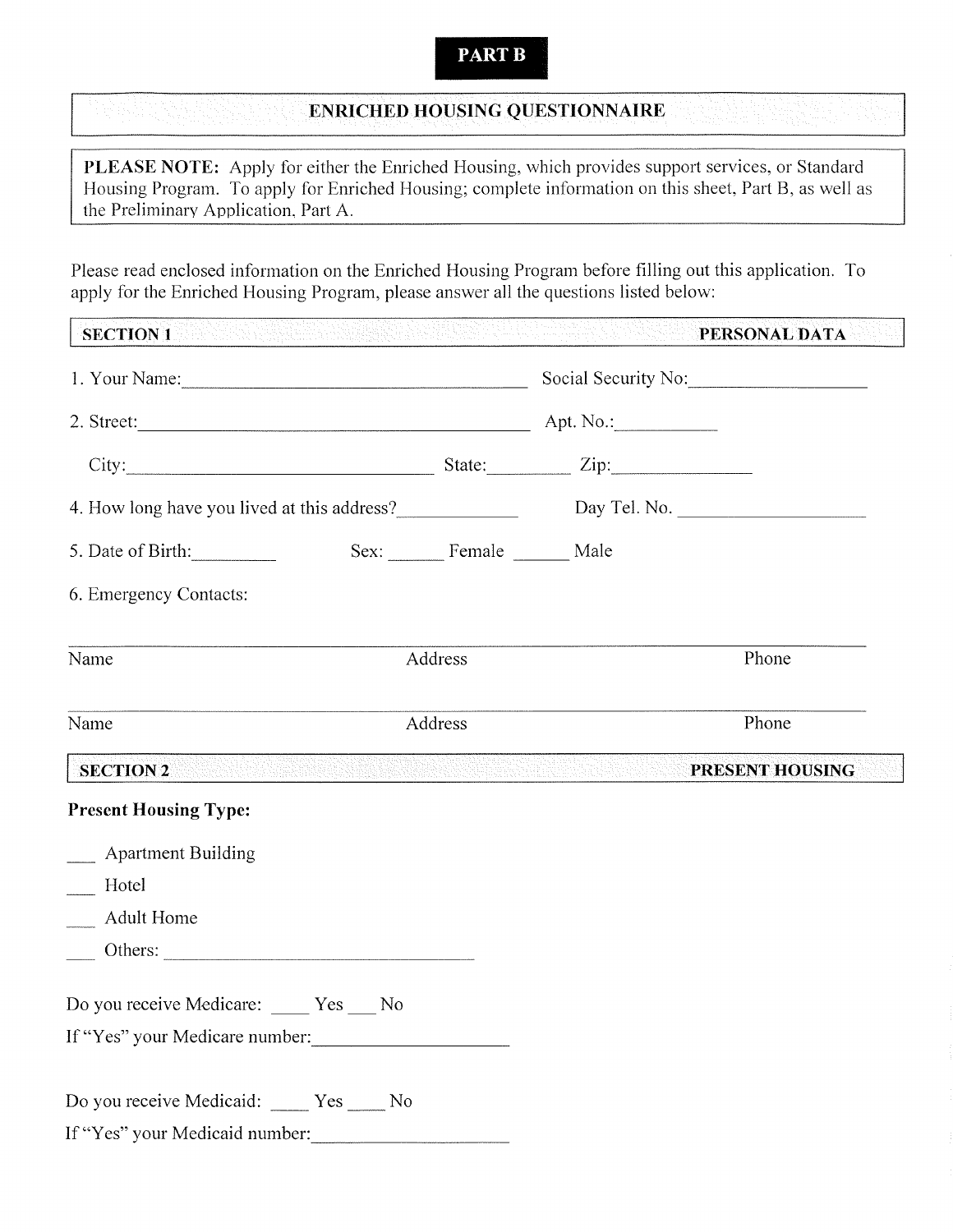Describe your ability to function in the following areas:

# A. Personal activities of daily living:

# 1. Walking

**SECTION 3** 

- Independently, without assistance device
- With difficulty, with or without assistance device
- With continuous physical support (e.g. cane or walker)
- Require wheelchair
- If an assistance device is used, indicate type:

# 2. Use of Wheelchair

- Independently, with or without powered chair
- Require assistance in difficult maneuvering
- Require total assistance

# 3. Bathing:

- No assistance
- Need assistance

# 4. Dressing:

- Dress self
- Need assistance
- Have to be dressed

# 5. Medications:

- No assistance
- Need assistance

# 6. Grooming:

- No assistance
- Need minor assistance (e.g. help with washing hair, trimming toenails)
- Need total assistance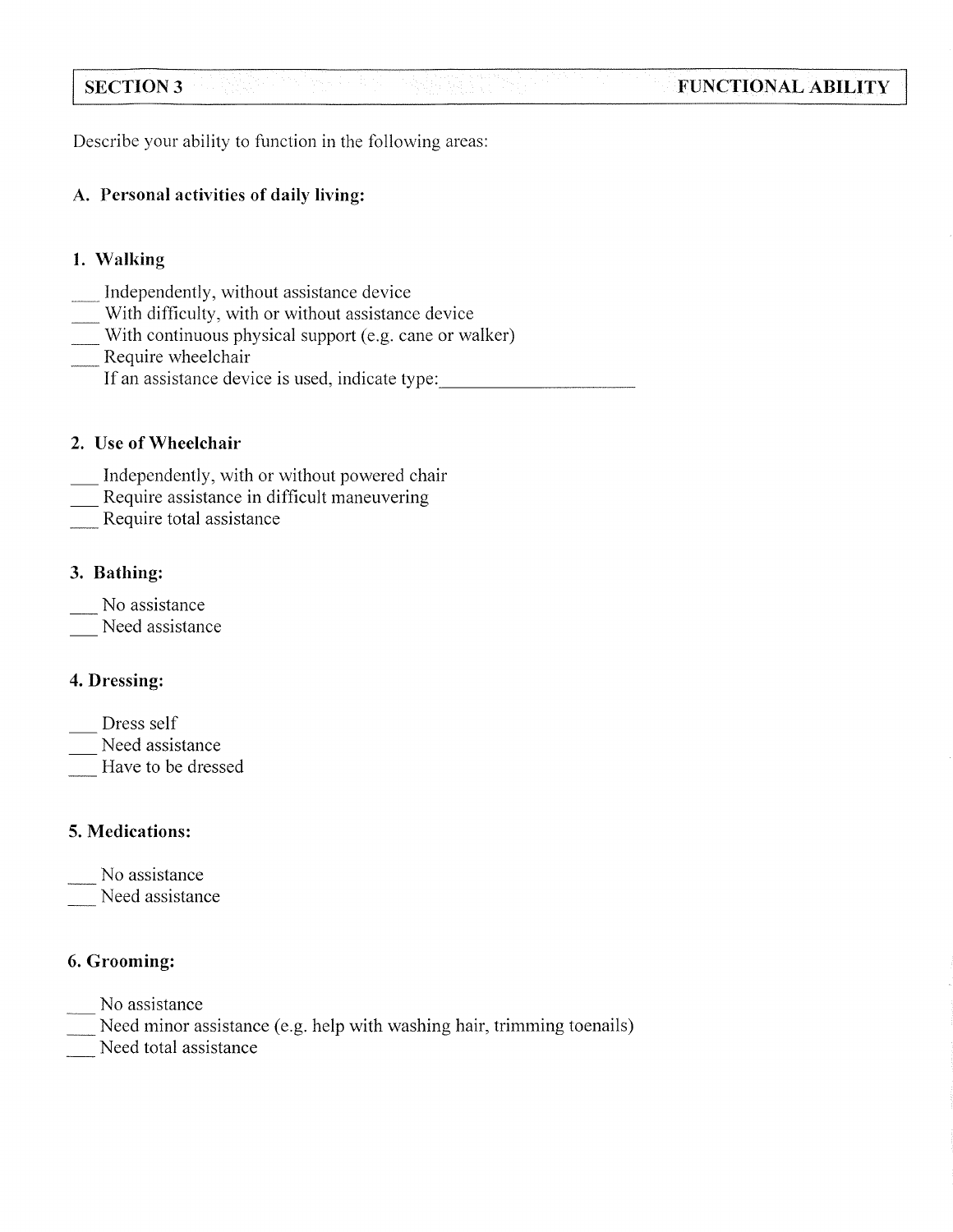#### SECTION 3 FUNCTIONAL ABILITY (CONTINUED)

## 7. Preparing Meals:

No assistance Need assistance

## 8. Shopping:

No assistance Need assistance

**SECTION 4** 

# **SENSORY ABILITY**

### **Sight**

### **Hearing**

- Good (with or without correction)
- Vision adequate unable to read/see details
- Vision limited
- **Blind**

Good

- Hearing slightly impaired
- Limited hearing (e.g. must be spoken to loudly)
- Virtually/completely deaf

#### **SECTION 5** DAILY FUNCTIONING

Domestic Activities of Daily Functioning:

Do you currently receive housekeeping, home assistance or assistance or any other housekeeping or personal care services? \_\_\_\_\_ Yes \_\_\_\_ No

If "Yes", specify type or types of services your receive:

How often do you receive these services?

Name of Agency:

- 1. House Cleaning:
- Need no assistance
- Need some assistance
- Need total assistance
- 2. Laundry:
- Need no assistance
- Need some assistance
- Need total assistance